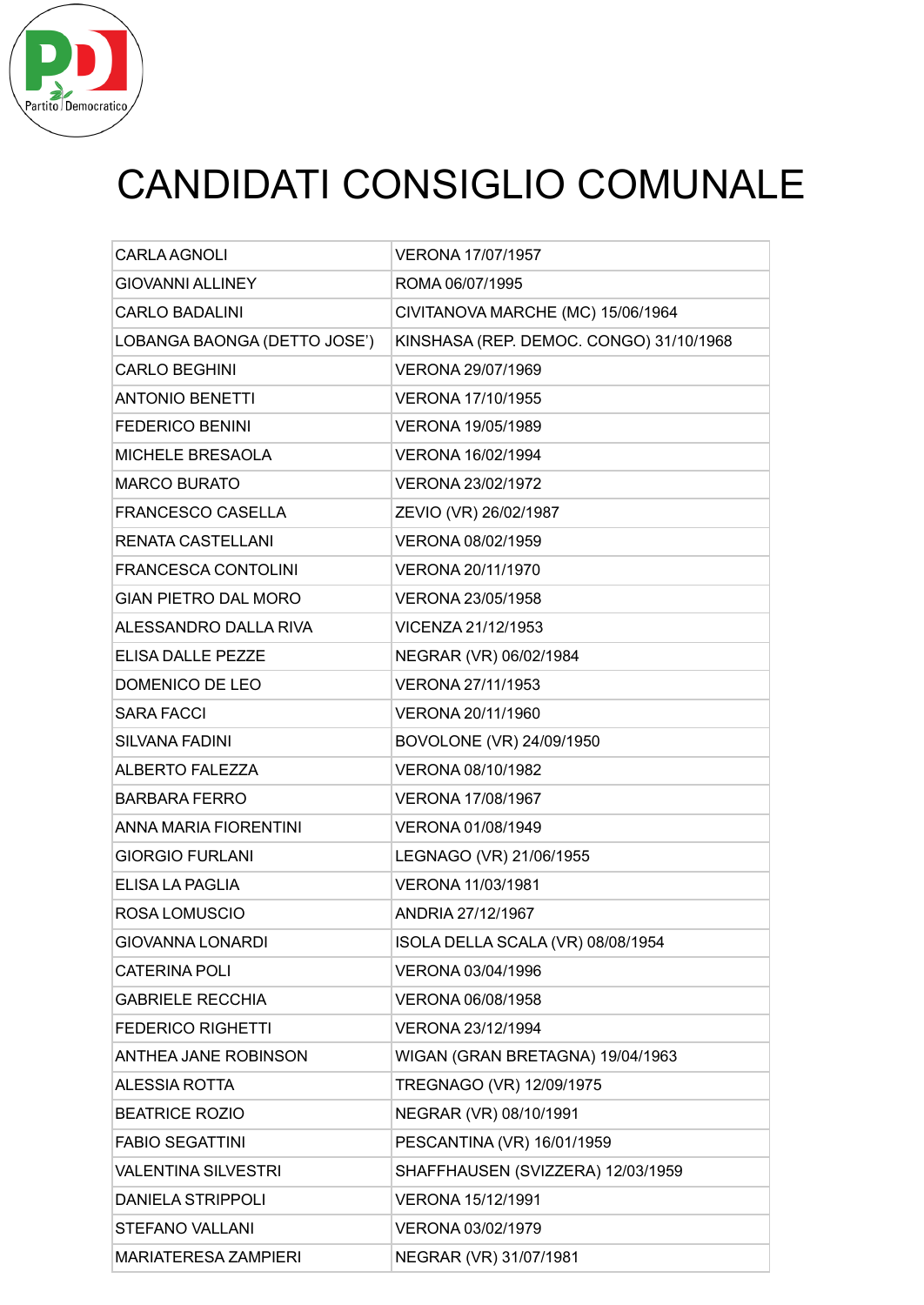

## CANDIDATI PRIMA CIRCOSCRIZIONE

| AVANZI ANDREA                                        | N. VERONA IL 18/01/1973          |
|------------------------------------------------------|----------------------------------|
| <b>BELLOTTI RENZO</b>                                | N. STRA' (VE) IL 23/01/1945      |
| <b>BIN RITA</b>                                      | N. BUSSOLENGO (VR) IL 28/09/1956 |
| CACCIATORI FRANCO                                    | N. VERONA IL 05/02/1952          |
| CAMEROTTO GIOVANNA                                   | N. VERONA IL 19/01/1958          |
| <b>CRISTOFORI DAVIDE</b>                             | N. VERONA IL 09/08/1992          |
| FORTUNATO BRUNA                                      | N. VERONA IL 07/11/1948          |
| <b>GAROFALO BARBARA</b>                              | N. ROMA IL 29/07/1973            |
| <b>GRIGOLETTI PIERLUIGI</b>                          | N. L'AQUILA IL 25/11/1965        |
| <b>MAZZUCATO LUCIANO</b>                             | N. VERONA IL 27/11/153           |
| PILI DANIELA                                         | N. NUORO IL 01/05/1992           |
| SALARDI TOMMASOLI ALESSANDRA N. VERONA IL 23/03/1961 |                                  |
| TROMBINI ANDREA                                      | N. VERONA IL 15/06/1964          |

#### CANDIDATI SECONDA CIRCOSCRIZIONE

| AVESANI ANDREA          | N. VERONA IL 09/11/1967          |
|-------------------------|----------------------------------|
| AVESANI DONATA          | N. VERONA IL 04/03/1958          |
| <b>BEDUSCHI ANDREA</b>  | N. VERONA IL 18/11/1986          |
| <b>BERTOLDI LUCA</b>    | N. VERONA IL 19/02/1994          |
| CEOLETTA ALESSANDRA     | N. NEGRAR (VR) IL 27/07/1963     |
| DALLE PEZZE FLISA       | N. NEGRAR (VR) IL 06/02/1984     |
| FERRARI MARTINA         | N. VERONA IL 21/09/1982          |
| FRANZINI GRETA          | N. VERONA IL 28/03/1987          |
| <b>GUERRA FELICIANA</b> | N. VERONA IL 13/10/1958          |
| <b>MAZZA GIUSEPPE</b>   | N. TREVISO IL 04/07/1960         |
| PERTEGATO PIETRO PAOLO  | N. ARGENTA (FE) IL 04/11/1948    |
| PIGHI SILVANO           | N. VERONA IL 03/03/1953          |
| RECCHIA GABRIELE        | N. VERONA IL 06/08/1958          |
| RINALDI MARCO           | N. VERONA IL 22/03/2002          |
| SEGALOTTO JACOPO        | N. BUSSOLENGO (VR) IL 23/02/1994 |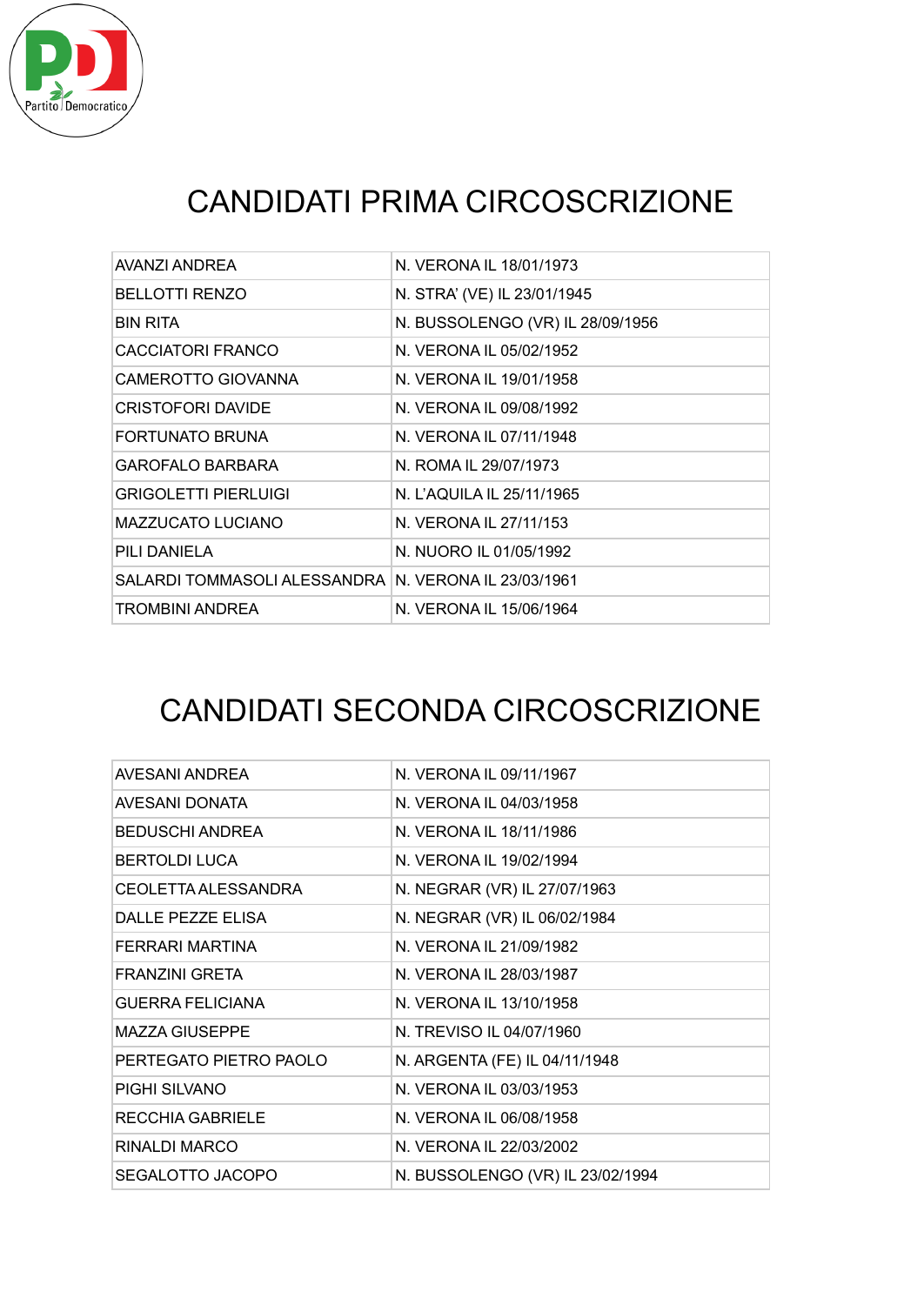

# CANDIDATI TERZA CIRCOSCRIZIONE

| <b>AGNOLI CRISTINA</b>   | N. VERONA IL 28/02/1972                   |
|--------------------------|-------------------------------------------|
| <b>BIROLI ANNA MARIA</b> | N. VERONA IL 04/03/1958                   |
| <b>CAROLLO SERGIO</b>    | N. ROVERBELLA (MN) IL 15/01/1954          |
| DE GRANDIS PASQUALE      | N. PADOVA IL 08/09/1940                   |
| FIORENTINI ANNA MARIA    | N. VERONA IL 01/08/1949                   |
| <b>FORTUNATO BRUNA</b>   | N. VERONA IL 07/11/1948                   |
| FRANCESCHETTI EMMA MARIA | N. CUNEO IL 14/05/1955                    |
| <b>GENOVESE ANTONIO</b>  | N. NAPOLI IL 04/10/1952                   |
| <b>GUERRA GIULIA</b>     | N. VERONA IL 15/11/1997                   |
| LAVEZZARI MARIA LUISA    | N. VERONA IL 24/10/1953                   |
| <b>LAZZARELLI LUIGI</b>  | N. VERONA IL 04/03/1957                   |
| <b>LEONE MARTINO</b>     | N. BOLZANO IL 11/06/1949                  |
| LUGOBONI ANNA MARIA      | N. VERONA IL 18/02/1956                   |
| <b>OLIVIERI RICCARDO</b> | N. VERONA IL 17/11/1996                   |
| <b>RIGHETTI FEDERICO</b> | N. VERONA IL 01/07/1987                   |
| PENTELLA ANNA            | N. ROMA IL 27/03/1943                     |
| <b>RIZZI ROSA</b>        | N. TORRE SANTA SUSANNA (BR) IL 24/02/1947 |
| ROBINSON ANTHEA JANE     | N. WIGAN U.K. (GBR) IL 19/04/1963         |
| EL HANAFI SEBTI MOSTAFA  | N. CASABLANCA (MAR) IL 16/01/1991         |
| <b>SCANDOLA STEFANO</b>  | N. VERONA IL 17/12/1950                   |
| <b>SELLARO PIETRO</b>    | N. PETRALIA SOTTANA (PA) IL 09/03/1968    |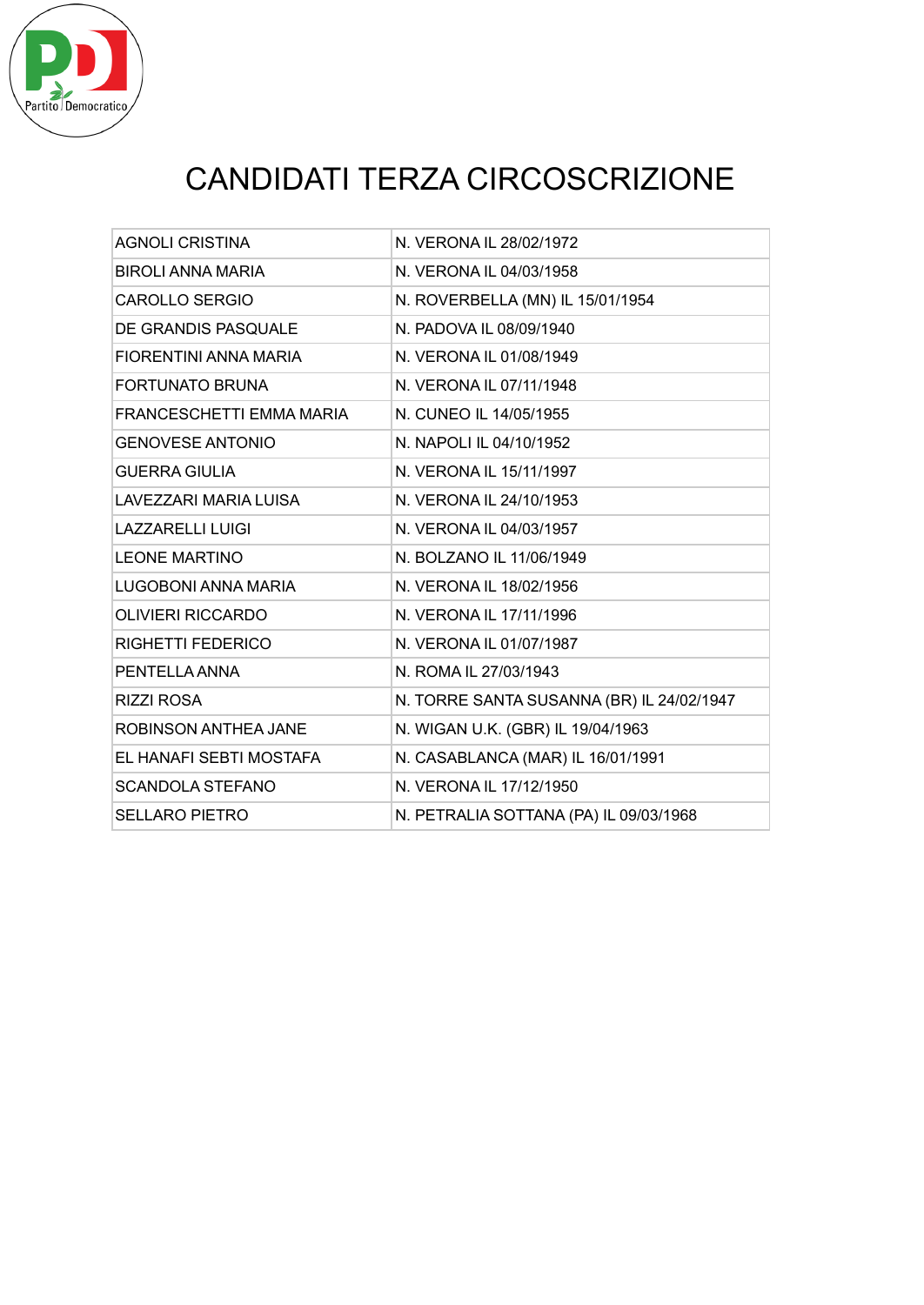

# CANDIDATI QUARTA CIRCOSCRIZIONE

| BERTOLDI LUCA             | N. VERONA IL 19/02/1994                 |
|---------------------------|-----------------------------------------|
| <b>BRIANI GESSICA</b>     | N. BOVOLONE (VR) IL 08/04/1991          |
| <b>CANTERI ROBERTO</b>    | N. BOSCO CHIESANUOVA (VR) IL 31/10/1954 |
| <b>CORSI ALESSANDRA</b>   | N. VERONA IL 19/11/1969                 |
| <b>COSTANTINI ENRICO</b>  | N. ISOLA DELLA SCALA (VR) IL 17/11/1987 |
| DAL BELLO FRANCO          | N. VERONA IL 23/01/1955                 |
| DE FAZIO MARCO MODESTINO  | N. VERONA IL 12/05/2000                 |
| <b>MAMBELLI FRANCESCA</b> | N. VERONA IL 29/09/1976                 |
| <b>MANDRIOLI CLARA</b>    | N. VERONA IL 05/09/1945                 |
| <b>MENOZZI MAURIZIO</b>   | N. VERONA IL 10/07/1947                 |
| PIERANTONI VALERIA        | N. ZEVIO (VR) IL 15/04/1991             |
| <b>SEGATTINI FABIO</b>    | N. PESCANTINA (VR) IL 16/01/1959        |
| TOMELLERI MADDALENA       | N. VERONA IL 21/03/1996                 |
| UGOLINI SABRINA           | N. VERONA IL 04/09/1981                 |
| <b>VACCARI NICOLETTA</b>  | N. ISOLA DELLA SCALA (VR) IL 10/03/1961 |

#### CANDIDATI QUINTA CIRCOSCRIZIONE

| BAONGA LOBANGA (DETTO JOSE') | N. KINSHASA (R.D. CONGO) IL 31/10/1968  |
|------------------------------|-----------------------------------------|
| <b>FACCI SARA</b>            | N. VERONA IL 20/11/1960                 |
| <b>BRESAOLA MICHELE</b>      | N. VERONA IL 16/02/1994                 |
| FERRARO SERENA               | N. VERONA IL 08/03/1999                 |
| CAMPO MICHAEL                | N. VERONA IL 29/10/1994                 |
| <b>FIORINI LUISA</b>         | N. VERONA IL 24/05/1963                 |
| <b>GABRIELI FRANCESCO</b>    | N. TREVENZUOLO (VR) IL 25/11/1954       |
| PIZZAMIGLIO MARIANGELA       | N. BUSSOLENGO (VR) IL 22/03/1974        |
| <b>MARIOTTO ARSENIO</b>      | N. VERONA IL 16/08/1951                 |
| STRIPPOLI DANIELA            | N. VERONA IL 15/12/1991                 |
| <b>REANI LUCA</b>            | N. VERONA IL 26/10/1959                 |
| ZARANTONELLO MYRIAM          | N. CORNEDO VICENTINO (VI) IL 28/03/1947 |
| <b>SPEZIE MARCO</b>          | N. VERONA IL 18/07/1957                 |
| TAIETTA MARCO                | N. VERONA IL 10/03/1985                 |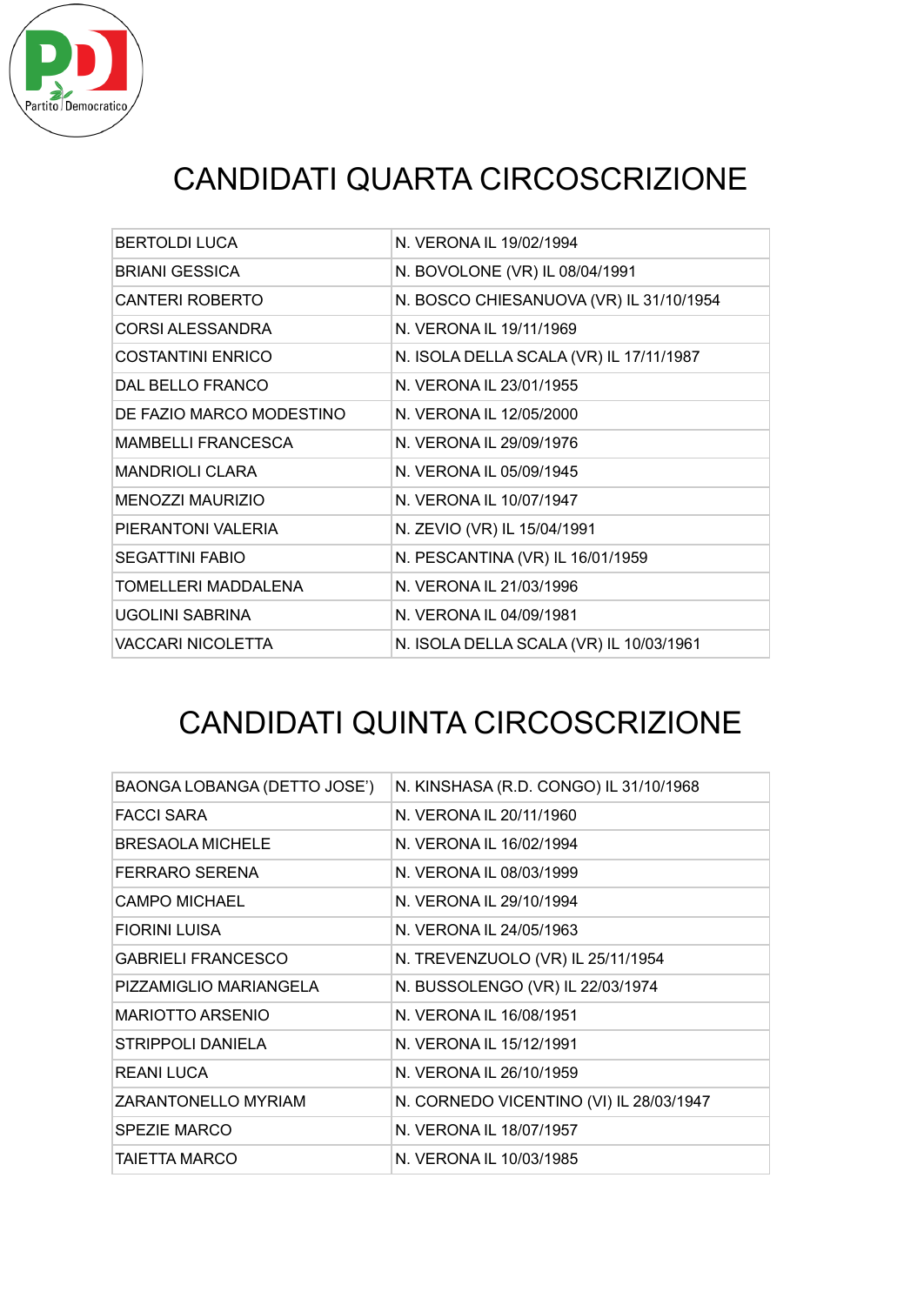

# CANDIDATI SESTA CIRCOSCRIZIONE

| ANDRIANI RITA            | N. SEREGNO (MI) IL 16/10/1977           |
|--------------------------|-----------------------------------------|
| <b>BELLAMOLI SILVANA</b> | N. GREZZANA (VR) IL 22/10/1954          |
| <b>CAMPION DAVIDE</b>    | N. VERONA IL 14/02/1961                 |
| CAPPELLARI LUIGI         | N. ARZIGNANO (VI) IL 03/05/1975         |
| <b>CHEMELLO MAURO</b>    | N. VERONA IL 29/10/1965                 |
| <b>FRESCURA ORNELLA</b>  | N. VERONA IL 08/08/1977                 |
| <b>GLIECA CATERINA</b>   | N. VERONA IL 18/06/2002                 |
| ROMANO LA DUCA OTTAVIO   | N. CATANIA IL 05/01/1994                |
| ROSATI PAOLA             | N. ROMA IL 16/08/1974                   |
| SALADINO MASSIMILIANO    | N. ZEVIO (VR) IL 21/05/1990             |
| SALVARO ENZO CLAUDIO     | N. SAN BONIFACIO (VR) IL 21/09/1950     |
| <b>SPADA RICCARDO</b>    | N. VERONA IL 23/09/1995                 |
| <b>STOPPATO LUCA</b>     | N. VERONA IL 03/12/1999                 |
| <b>VALENTINI SARA</b>    | N. VERONA IL 10/01/1979                 |
| ZAMPIERI DANIELA         | N. VERONA IL 31/10/1951                 |
| <b>ZANDONA' GUERRINO</b> | N. ISOLA DELLA SCALA (VR) IL 31/12/1947 |

## CANDIDATI SETTIMA CIRCOSCRIZIONE

| <b>BIANCONI LUCA</b>         | N. VERONA IL 16/10/1983                   |
|------------------------------|-------------------------------------------|
| <b>BOMBIERI GIOVANNI</b>     | N. VERONA IL 06/07/1989                   |
| CAPUCCI ELISABETTA           | N. QUISTELLO (MN) IL 28/06/1977           |
| CASTAGNA MARCO               | N. VERONA IL 09/06/1960                   |
| <b>COLZATO MARIA</b>         | N. VILLAFRANCA (VR) IL 15/08/1959         |
| CRUDO KATIUSCIA              | N. PAOLA (CS) IL 09/12/1974               |
| <b>MONTANARI MARTA CRETA</b> | N. ZEVIO (VR) IL 14/04/1977               |
| POZZERLE CARLO               | N. CAZZANO DI TRAMIGNA (VR) IL 29/08/1953 |
| STERZI LUCIANO               | N. VERONA IL 12/12/1953                   |
| <b>VALENTINI SARA</b>        | N. VERONA IL 10/01/1979                   |